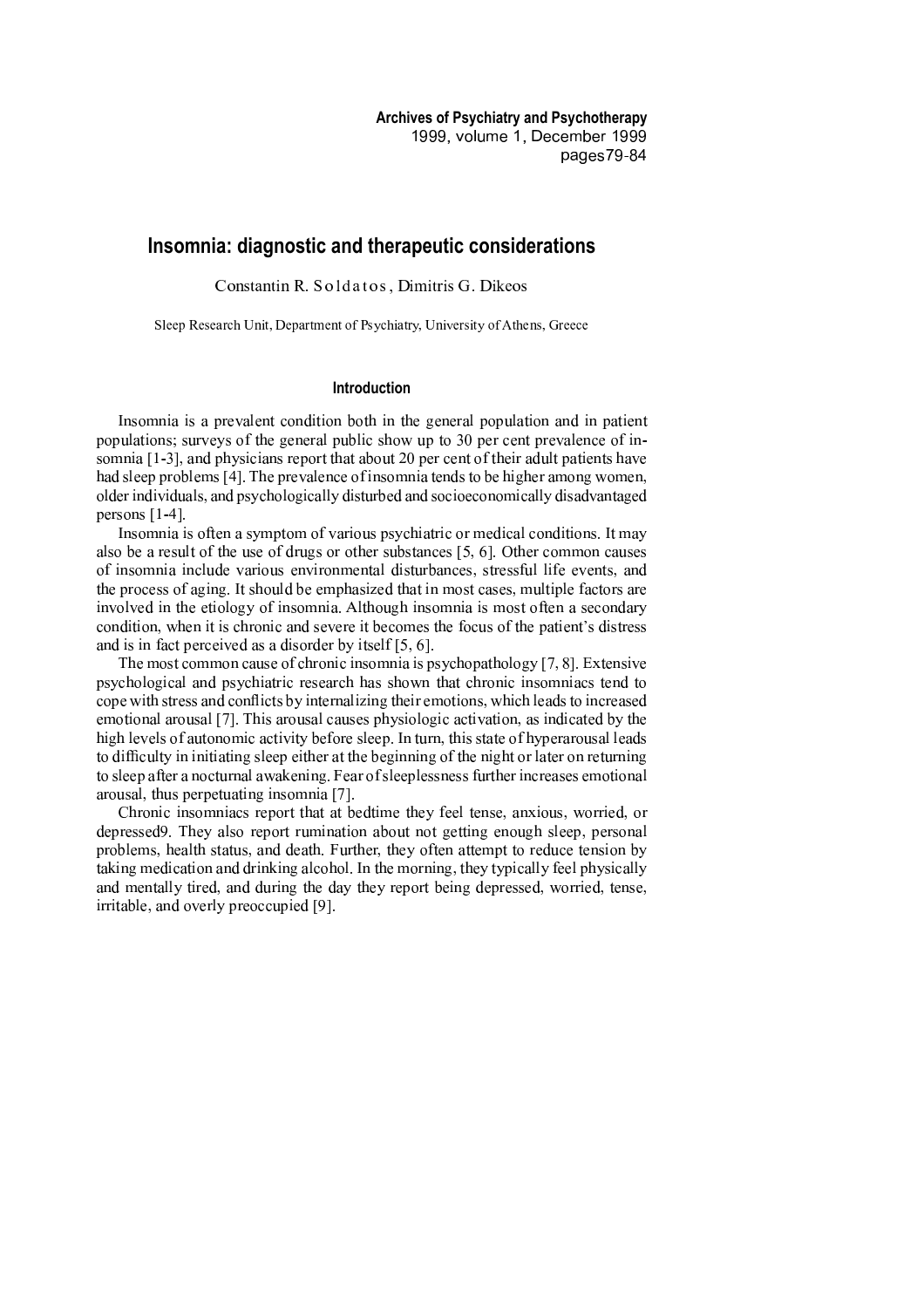## **Diagnosis**

The evolution of diagnostic concepts regarding insomnia is reflected in the various classification systems which have listed a number of specific insomnia diagnoses [10-14]. The classification published in 1979 by the Association of Sleep Disorders Centers  $\ell$  ; and at the following the following the contract of the contract of the contract of the contract of the contract of the contract of the contract of the contract of the contract of the contract of the contract of the ® £ ¦ § ¨ © not provide detailed criteria for the diagnosis of insomnia; it over-relied on laboratory ° ° <sup>ª</sup> ® <sup>±</sup> £ ² « ¢ £ <sup>³</sup> liminary draft of the DSM-III-R, efforts by sleep laboratory specialists to introduce diagnostic criteria for sleep disorders requiring sleep laboratory measurements of sleep quantity were successfully objected by a number of clinicians practicing sleep disorders medicine [14]. According to the purely clinical approach that finally prevailed in the official version of DSM-III-R published in 1987, what really counts is what the patient perceives as unsatisfactory sleep quantity and/or quality  $[11]$ . Moreover, the format of the sleep section in DSM-III-R was simple and straightforward including a ® ¶ <sup>¹</sup> £ £ <sup>³</sup> Related to Another Mental Disorder, Insomnia Related to a Known Organic Factor, and Primary Insomnia [11].

An important contribution of DSM-III-R was the establishment of very well defined diagnostic criteria for insomnia [11]. Thus, the complaint of difficulty falling and staying asleep and/or poor sleep quality should have been present for one month with a frequency of occurrence at least three nights per week, In addition, the sufferer has to be preoccupied with sleeplessness, which should be a cause of distress or interference with daytime functioning. Obviously, the diagnosis of insomnia according to DSM-III-R can not be made if the sleep complaint is temporary, most often due to a transient environmental problem or stressful situation. It is warranted, however, to diagnose insomnia even in the presence of another mental or physical disorder which may be the cause of sleep difficulty  $[14]$ .

In an obvious response to DSM-III-R, the American Sleep Disorders Association, which is mainly composed of laboratory-oriented sleep experts, published in 1990 the ا ا الله عليه المحمد العالمية المحمد المحمد العام العام العالمية المحمد العالمية العام العالمية العالمية العام ا  $\alpha$  , and  $\alpha$  is the set of  $\alpha$  is the set of  $\alpha$  of  $\alpha$  is the set of  $\alpha$  of  $\alpha$  is the set of  $\alpha$ tion of insomnia subtypes, which are not any more grouped all together; rather they are scattered throughout the new classification system mixed together with other sleep disorders, apparently regrouped according to their presumed common characteristics; ¿ <sup>À</sup> ¿ <sup>¾</sup> <sup>À</sup> ¿ <sup>À</sup> ® ¢ £ <sup>³</sup> the ICSD classification is generally defined as "the complaint of an insufficient amount of sleep or not feeling rested after the habitual sleep episode", which might denote that sleep quantity and quality should be considered as equivalent. However, there are actually two quantitative requirements in ICSD for the diagnosis of insomnia: at least  $\blacksquare$  . The set of the set of the set of the set of the set of the set of the set of the set of the set of the set of the set of the set of the set of the set of the set of the set of the set of the set of the set of the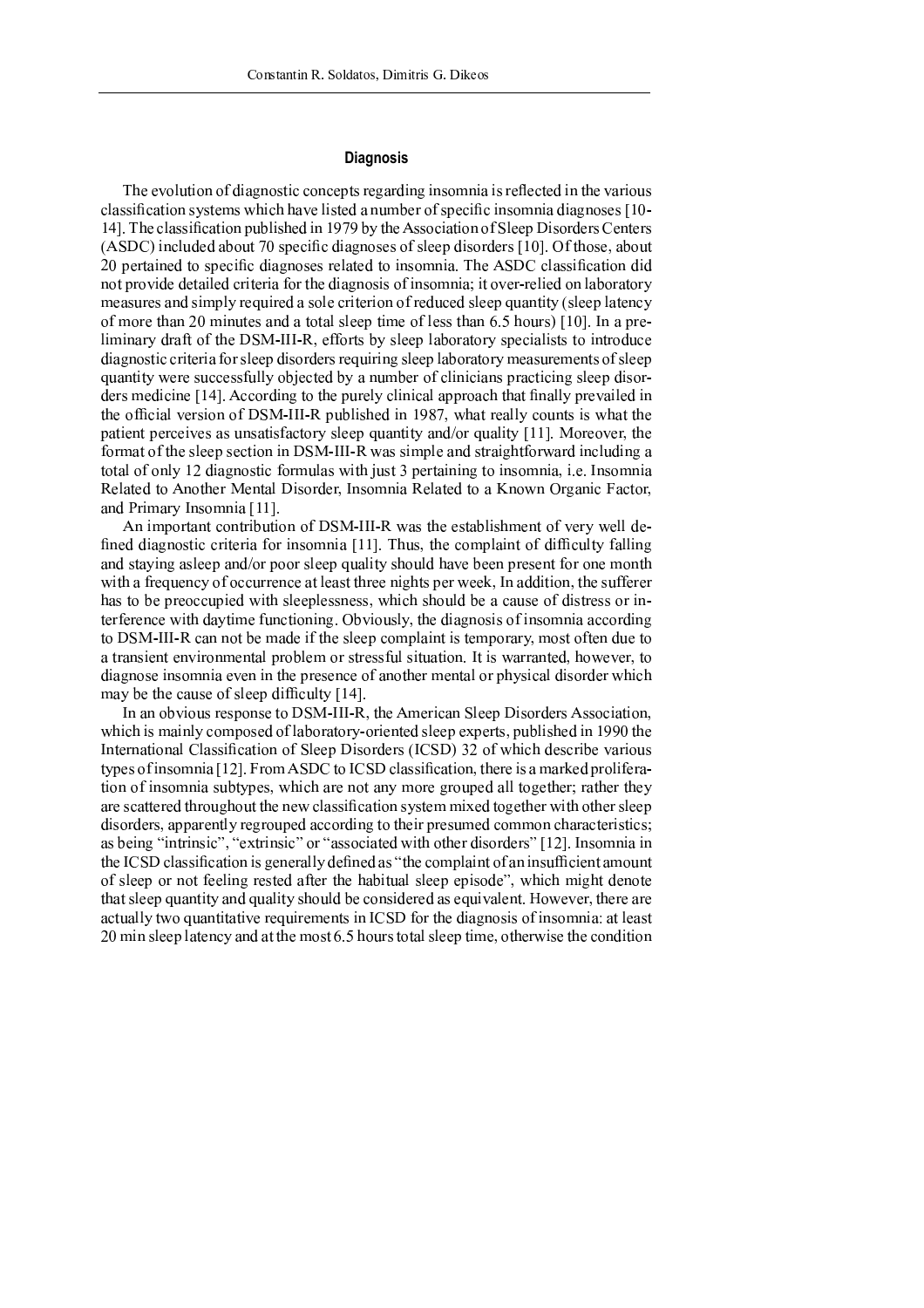is considered as "sleep state misperception" also called "pseudoinsomnia" [12].

In view of the experience gained in the debates regarding the sleep disorders section of the DSM-III-R, the diagnostic criteria for insomnia in ICD-10 were made very similar to those of DSM-III-R  $[11, 13]$ . The ICD-10 diagnostic criteria are now the only ones that are officially available through the WHO for worldwide use (Table 1).

According to ICD-10, the presence of the complaint of unsatisfactory sleep is not sufficient for the diagnosis of insomnia in its own right [13]. It should be a source of marked distress for the patient and it should interfere with his/her ordinary activities in daily living. This prevents mistaking insomnia for just a symptom of another mental or physical disorder. Since quite often the clinical condition of insomnia coexists with a number of other mental and/or physical disorders, the ICD-10 format is very convenient because it allows to make simultaneously as many diagnoses as may be appropriate [14].

Following publication of the ICD-10 diagnostic criteria for insomnia, the Athens Insomnia Scale (AIS) was developed with the main goal to assist clinicians in diagnosing insomnia on the basis of ICD-10 [14]. An adequate assessment of insomnia can be accomplished in the physician's office. The cornerstone of this assessment is the sleep history  $[15]$ , as outlined in Table 2. A thorough medical work-up, a careful psychiatric assessment, and a complete drug history should be also obtained. Denial of existence of psychological problems on the part of the insomniac patient should not prevent careful clinical assessment before ruling out a psychological basis for the complaint of insomnia.

### **Management**

In the treatment plan, the priority is to overcome the patient's usual denial of the frequently underlying psychological problems and the consequent resistance to a systematic treatment [16-18]. Such a plan should combine: general measures for the improvement of sleep hygiene and the patient's lifestyle; psychotherapeutic techniques, selectively or in combination; and pharmacotherapy as an adjunct [5,6].

It is important for the patient to observe a regular schedule for going to bed at night and arising in the morning; however, such a schedule must be reasonably flexible and take into account the fact that sleep cannot be forced on oneself [18,19]. Special attention should be given to minimization of sleep-disrupting environmental stimuli, such as noise. A full explanation should be offered of how anxiety becomes part of the vicious circle that exacerbates and perpetuates insomnia [7]. Patients also need to be taught to reduce stress through effective management of emotions and appropriate expression of feelings [16-19]. On an interpersonal level, they often need to become adequately assertive. Supportive, insight-oriented, and behavioural elements are usually combined for the psychotherapy of insomnia [16-19]. Although supportive psychotherapy can be performed successfully by almost any physician, appropriate referral is indicated for the application of highly specialized psychotherapeutic techniques. If the main goal is reduction of symptom severity, behavioural techniques are preferable [20-22]. Any psychotherapeutic approach to treating insomnia should be tailored to meet the individual's needs [16-19].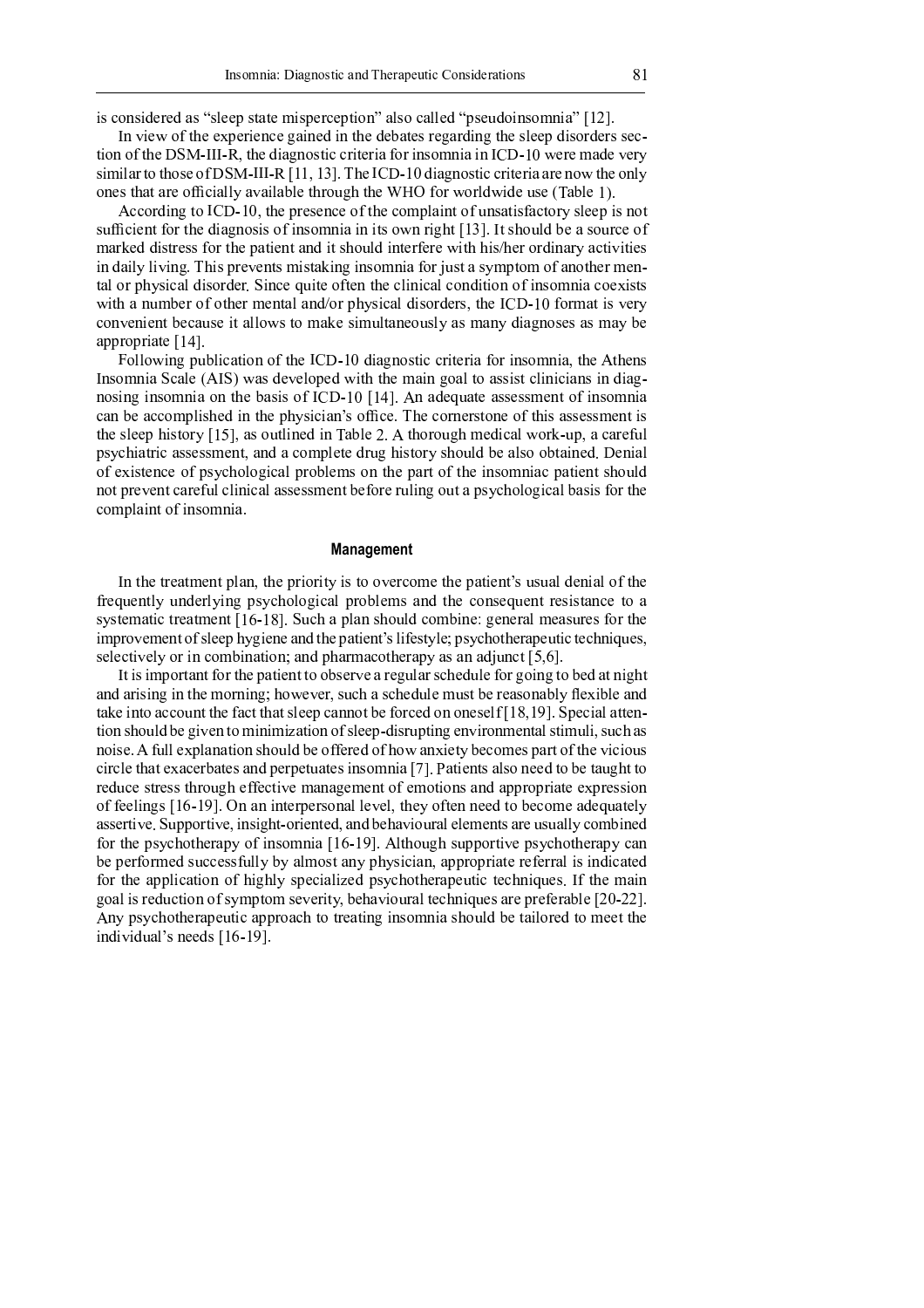Regarding the pharmacotherany of insomnia, as already emphasized, a hypnotic drug may be used only as an adjunct and, generally, only for a relatively short period of time, usually not exceeding one month  $[5, 6, 18]$ . Before prescribing a hypnotic, the physician must thoroughly assess the various factors involved in the etiology of the patient's insomnia and address them appropriately. A hypnotic can be quite beneficial in alleviating sleeplessness, thus providing the patient with a most needed sense of mastery

Because of their efficacy and safety, benzodiazepines and benzodiazepine-like compounds have replaced other classes of hypnotics in the adjunctive treatment of insomnia. Based on their pharmacokinetics, these drugs have different effect and side effect profiles [18,23]. The long elimination half-life benzodiazepine hypnotics are effective for about a 4-week period of nightly administration, whereas tolerance develops rather rapidly with short elimination half-life benzodiazepines. Administration of slowly eliminated benzodiazepines, is often associated with higher degrees of daytime sedation. Tolerance to daytime sedation develops much earlier than tolerance to the hypnotic effect of these drugs [18,23]. In contrast, rapidly eliminated benzodiazepines are practically devoid of this side effect, but they are more likely to cause rebound phenomena both during their administration (early morning insomnia, daytime anxiety) and after their withdrawal (rebound insomnia, rebound anxiety) [24-26]. Administration of certain benzodiazepine hypnotics has also been associated with episodes of amnesia, depersonalization, hallucinations, and other behavioral side effects [6,18,27]. The two short-acting benzodiazepine-like hypnotics (zopiclone and zolpidem), which have been introduced relatively recently in the market, may have some advantages regarding side effects compared with their benzodiazepine counterparts. However, comprehensive studies are needed to definitively document these differences.

Over-the-counter sedatives have been proved to be ineffective [28], and in high doses they may cause unwanted effects, such as confusional states, because of their atropine-like action  $[6,18]$ . In the small subgroup of chronic insomniacs who are endogenously depressed, the use of antidepressants is indicated [18]. For psychotic patients with the symptom of insomnia, neuroleptics with sedative effects should be prescribed  $[18,29]$ .

In conclusion, (a) when sleep disturbance is part of an acute stress reaction or it constitutes a symptom of an underlying physical or mental disorder, diagnosing and treating the primary condition should take the priority; (b) the patient's complaint should invariably be given face value and the overall approach needs to be tailored in an individualized way; (c) a multidimensional treatment based on the biopsychosocial model is best suited for a condition with an etiology which is usually multifaceted; (d) hypnotic drugs should be used only as an adjunct to other therapeutic techniques and only for a short period of time; (e) the clinician should be flexible in his/her attitude allowing for adjustments when appropriate [30].

Table 1

#### ICD-10 diagnostic criteria for insomnia

A. The complaint is either of difficulty falling asleep or maintaining sleep, or of poor quality of sleep.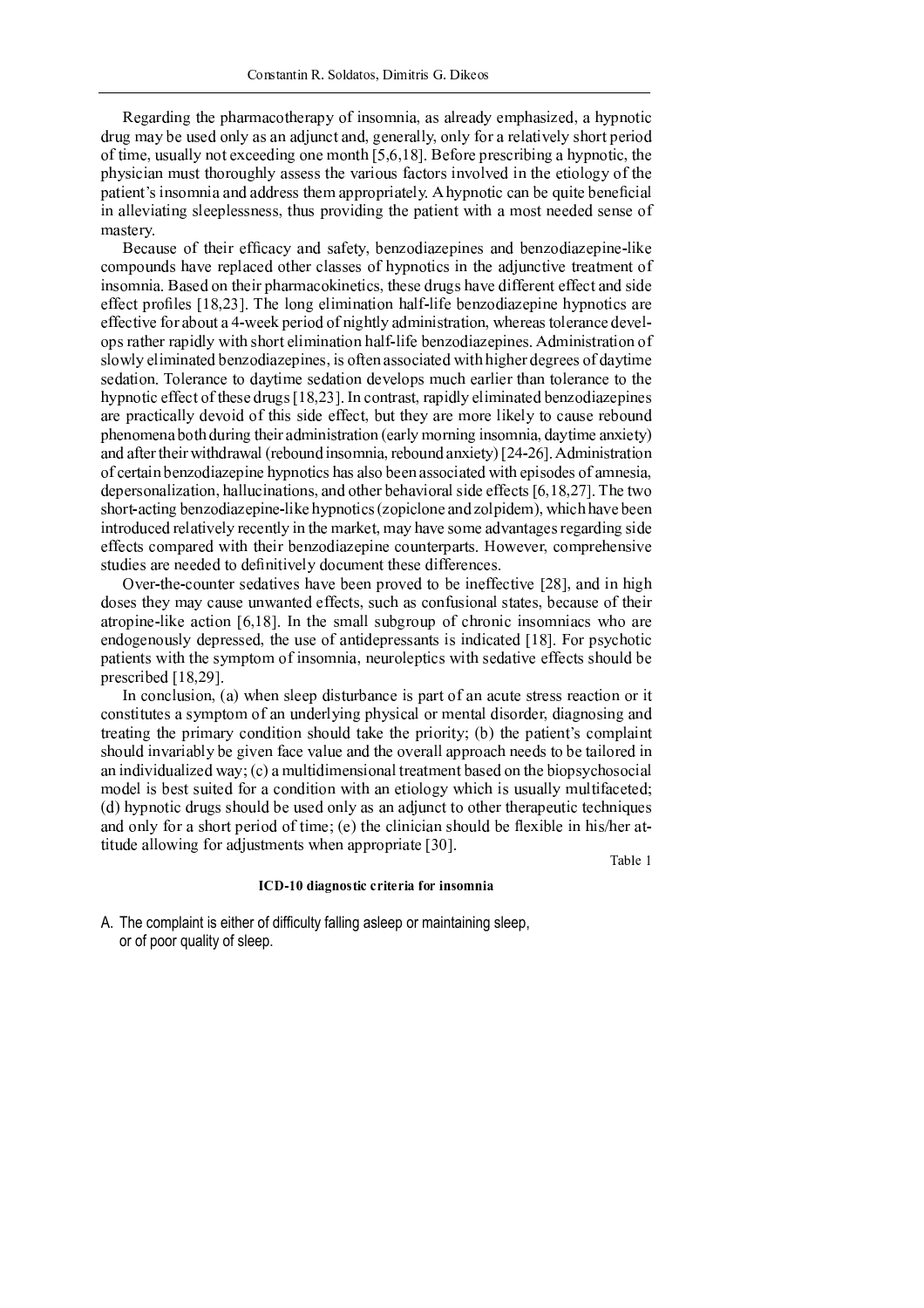- B. The sleep disturbance has occurred at least three times per week for at least 1 month.
- C. The unsatisfactory quantity and/or quality of sleep either causes marked distress or interferes with ordinary activities in daily living.

#### **Steps in Taking the Sleep History**

Table 2

Delineation of the specific sleep difficulty Description of the condition's clinical course Differentiation among various sleep disorders Reassessment of previous diagnoses Evaluation of sleep-wakefulness patterns on a 24-hr basis Interview of bed partner Evaluation for presence of other sleep disorders Assessment of a family history of sleep disorders Evaluation of the impact of the sleep disorder

From Kales A., Soldatos C.R. and Kales J.D. [15].

#### **References**

- 1. Bixler E.O., Kales A., Soldatos C.R., Kales J.D., Healey S.: Prevalence of sleep disorders in  $A$   $\bf{r}$   $\bf{r}$   $\bf{l}$   $\bf{r}$   $\bf{r}$   $\bf{r}$   $\bf{r}$   $\bf{r}$   $\bf{r}$   $\bf{r}$   $\bf{r}$   $\bf{r}$   $\bf{r}$   $\bf{r}$   $\bf{r}$   $\bf{r}$   $\bf{r}$   $\bf{r}$   $\bf{r}$   $\bf{r}$   $\bf{r}$   $\bf{r}$   $\bf{r}$   $\bf{r}$   $\bf{r}$   $\bf{r}$   $\bf{r}$   $\$
- ¥ ¢ } ¥ ° ¥ ¦ £ <sup>~</sup> } <sup>Î</sup> ¥ ® ¥ <sup>Ï</sup> ¿ Á À ¶ <sup>Ð</sup> <sup>Á</sup> <sup>¼</sup> <sup>¹</sup> <sup>¼</sup> <sup>Æ</sup> <sup>Á</sup> » <sup>¾</sup> <sup>Â</sup> <sup>Ñ</sup> <sup>À</sup> <sup>Ò</sup> <sup>¼</sup> <sup>½</sup> <sup>¾</sup> <sup>¹</sup> ¶ ¶ ¿ <sup>À</sup> Á ¾ <sup>Â</sup> <sup>Ñ</sup> <sup>µ</sup> <sup>Ó</sup> ¸ <sup>º</sup> » ¶ <sup>¾</sup> ¸ <sup>º</sup> <sup>À</sup> ¿ <sup>¾</sup> <sup>Ò</sup> » <sup>Ã</sup> <sup>Á</sup> ¸ <sup>Â</sup> <sup>µ</sup> <sup>Á</sup> » <sup>À</sup> Á ¾ <sup>¼</sup> <sup>µ</sup> <sup>À</sup> ¶ <sup>µ</sup> <sup>¾</sup> <sup>Ô</sup>  $\mathcal{A}$  ,  $\mathcal{A}$  ,  $\mathcal{A}$  ,  $\mathcal{A}$  and  $\mathcal{A}$  and  $\mathcal{A}$   $\mathcal{A}$   $\mathcal{A}$   $\mathcal{A}$   $\mathcal{A}$   $\mathcal{A}$   $\mathcal{A}$   $\mathcal{A}$   $\mathcal{A}$   $\mathcal{A}$   $\mathcal{A}$   $\mathcal{A}$   $\mathcal{A}$   $\mathcal{A}$   $\mathcal{A}$   $\mathcal{A}$   $\mathcal{A}$   $\mathcal{A}$
- <sup>É</sup> ¥ § } } <sup>|</sup> ¥ ¨ ¥ <sup>Ù</sup> <sup>º</sup> <sup>¾</sup> <sup>¼</sup> <sup>Ð</sup> <sup>º</sup> <sup>Á</sup> ¸ <sup>Á</sup> <sup>º</sup> <sup>µ</sup> ¶ <sup>¹</sup> ¸ <sup>Â</sup> <sup>Á</sup> <sup>¼</sup> <sup>º</sup> <sup>Â</sup> <sup>¼</sup> <sup>À</sup> ¶ ¿ <sup>µ</sup> ¶ <sup>¾</sup> <sup>¾</sup> <sup>Á</sup> <sup>¼</sup> <sup>º</sup> ¸ <sup>º</sup> <sup>À</sup> ¸ <sup>º</sup> <sup>Ú</sup> <sup>Á</sup> ¶ <sup>Â</sup> <sup>Ò</sup> <sup>Ô</sup> <sup>Ï</sup> ¿ Á À ¶ <sup>Ð</sup> <sup>Á</sup> <sup>¼</sup> <sup>¹</sup> <sup>¼</sup> <sup>Æ</sup> <sup>Á</sup> » » <sup>¼</sup> <sup>º</sup> <sup>¾</sup> Á À ¶ <sup>µ</sup> ¸ <sup>Â</sup> <sup>Á</sup> <sup>¼</sup> <sup>º</sup> <sup>¾</sup> <sup>Û</sup> J. Psychosom. Res., 38 (S1):3-8, 1994.
- $\mathbf{A}$  in  $\mathbf{B}$  and  $\mathbf{B}$  and  $\mathbf{B}$   $\mathbf{C}$   $\mathbf{D}$   $\mathbf{A}$   $\mathbf{C}$   $\mathbf{D}$   $\mathbf{C}$   $\mathbf{D}$   $\mathbf{C}$   $\mathbf{D}$   $\mathbf{D}$   $\mathbf{D}$   $\mathbf{D}$   $\mathbf{D}$   $\mathbf{D}$   $\mathbf{D}$   $\mathbf{D}$   $\mathbf{D}$   $\mathbf{D}$   $\mathbf{D}$   $\math$  $\left\{ \begin{array}{ccc} A & A & D & D \end{array} \right.$
- <sup>¬</sup> ¥ £ <sup>|</sup> ¤ ¥ ¦ § } } <sup>|</sup> ¥ ¨ ¥ ¦ £ <sup>|</sup> © ¥ ¥ <sup>Þ</sup> <sup>¹</sup> ¶ ¶ ¿ <sup>À</sup> Á ¾ <sup>¼</sup> <sup>µ</sup> <sup>À</sup> ¶ <sup>µ</sup> <sup>¾</sup> <sup>Ô</sup> <sup>Á</sup> <sup>º</sup> <sup>¾</sup> <sup>¼</sup> <sup>Ð</sup> <sup>º</sup> <sup>Á</sup> ¸ <sup>à</sup> <sup>º</sup> Á Æ <sup>Ã</sup> <sup>Â</sup> <sup>Â</sup> ¶ <sup>µ</sup> <sup>µ</sup> <sup>¼</sup> <sup>µ</sup> <sup>¾</sup> <sup>à</sup> <sup>º</sup> Á Æ <sup>Ã</sup> <sup>Â</sup> <sup>Ð</sup> ¸ <sup>µ</sup> ¶ <sup>¾</sup> ¸ <sup>º</sup> <sup>À</sup>  $\ddot{ }$   $\ddot{ }$   $\ddot{ }$   $\ddot{ }$   $\ddot{ }$   $\ddot{ }$   $\ddot{ }$   $\ddot{ }$   $\ddot{ }$   $\ddot{ }$   $\ddot{ }$   $\ddot{ }$   $\ddot{ }$   $\ddot{ }$   $\ddot{ }$   $\ddot{ }$   $\ddot{ }$   $\ddot{ }$   $\ddot{ }$   $\ddot{ }$   $\ddot{ }$   $\ddot{ }$   $\ddot{ }$   $\ddot{ }$   $\ddot{ }$   $\ddot{ }$   $\ddot{ }$   $\ddot{$
- <sup>Ê</sup> ¥ § } } <sup>|</sup> ¥ ¨ ¥ <sup>Ù</sup> <sup>º</sup> <sup>¾</sup> <sup>¼</sup> <sup>Ð</sup> <sup>º</sup> <sup>Á</sup> ¸ ¥ <sup>z</sup> { ¨ <sup>â</sup> ¨ ¥ ° ¥ <sup>Ü</sup> <sup>Ý</sup> <sup>ã</sup> <sup>¼</sup> <sup>º</sup> <sup>º</sup> <sup>¾</sup> äã <sup>Ñ</sup> <sup>µ</sup> <sup>µ</sup> ¶ <sup>º</sup> <sup>Â</sup> <sup>Â</sup> <sup>Ã</sup> ¶ <sup>µ</sup> ¸ ¿ <sup>Ò</sup> <sup>Û</sup> <sup>È</sup> ¦ <sup>å</sup> ® Saunders, 1991.
- <sup>Ë</sup> ¥ £ <sup>|</sup> ¤ ¥ ¦ <sup>Î</sup> ¤ ¥ ® ¥ ¦ § } } <sup>|</sup> ¥ ¨ ¥ ¦ ® ¯ ° ¥ ± ¥ ¦ £ <sup>|</sup> © ¥ ¥ <sup>æ</sup> <sup>Á</sup> <sup>¼</sup> ¿ <sup>¾</sup> <sup>Ò</sup> » <sup>Ã</sup> <sup>¼</sup> <sup>Ó</sup> ¶ <sup>Ã</sup> ¸ · <sup>Á</sup> <sup>¼</sup> <sup>µ</sup> ¸ <sup>¹</sup> » <sup>¼</sup> <sup>µ</sup> <sup>µ</sup> ¶ <sup>¹</sup> ¸ <sup>Â</sup> ¶ <sup>¾</sup> <sup>¼</sup> <sup>½</sup> <sup>Á</sup> <sup>º</sup> <sup>¾</sup> <sup>¼</sup> <sup>Ð</sup> <sup>º</sup> <sup>Á</sup> ¸ <sup>Û</sup> <sup>Ù</sup> <sup>Ù</sup> <sup>Û</sup> ´ ¸ <sup>Â</sup> <sup>Â</sup> ¶ <sup>µ</sup> <sup>º</sup> <sup>¾</sup> ¿ ¶ » Á ç » <sup>Á</sup> <sup>Â</sup> <sup>Ò</sup> ¸ <sup>º</sup> <sup>À</sup> » <sup>¼</sup> <sup>º</sup> <sup>¾</sup> Á ¾ <sup>Â</sup> ¶ <sup>º</sup> » <sup>Ò</sup> <sup>è</sup> <sup>Á</sup> <sup>Â</sup> <sup>Ã</sup> <sup>Â</sup> <sup>Ã</sup> ¶ <sup>Ç</sup> <sup>Á</sup> <sup>º</sup> <sup>º</sup> ¶ <sup>¾</sup> <sup>¼</sup> <sup>Â</sup> ¸ <sup>Ç</sup> <sup>Ñ</sup> <sup>¹</sup> <sup>Â</sup> Á ¿ <sup>Ã</sup> ¸ <sup>¾</sup> <sup>Á</sup> » ´ ¶ <sup>µ</sup> <sup>¾</sup> <sup>¼</sup> <sup>º</sup> ¸ <sup>¹</sup> <sup>Á</sup> <sup>Â</sup> <sup>Ò</sup>  $I = \{p_1, p_2, \ldots, p_{k-1}\}$  and  $A \in \{A, B, C, A, 0, 0, 0\}$
- $\alpha$  TP TP  $\{Y: Y \in \mathcal{X} \mid Y \in \mathcal{X} \}$  and  $\{Y: Y \in \mathcal{X} \}$  and  $\{Y: Y \in \mathcal{X} \}$  and  $\{Y: Y \in \mathcal{X} \}$  $\mathcal{H} = \mathcal{H} + \mathcal{H}$  and  $\mathcal{H} = \mathcal{H} + \mathcal{H}$  and  $\mathcal{H} = \mathcal{H} + \mathcal{H}$  and  $\mathcal{H} = \mathcal{H} + \mathcal{H}$
- 9. Kales J.D., Kales A., Bixler E.O., Soldatos C.R., Cadieux R.J., Kashutra G.J., Vela-Bueno  $\blacksquare$ ,  $\blacksquare$ ,  $\blacksquare$ ,  $\blacksquare$ ,  $\blacksquare$ ,  $\blacksquare$ ,  $\blacksquare$ ,  $\blacksquare$ ,  $\blacksquare$ ,  $\blacksquare$ ,  $\blacksquare$ ,  $\blacksquare$ ,  $\blacksquare$ ,  $\blacksquare$ ,  $\blacksquare$ ,  $\blacksquare$ ,  $\blacksquare$ ,  $\blacksquare$ ,  $\blacksquare$ ,  $\blacksquare$ ,  $\blacksquare$ ,  $\blacksquare$ ,  $\blacksquare$ ,  $\blacksquare$ ,  $\blacksquare$ ,  $\blacksquare$ ,  $\blacksquare$ ,  $\blacksquare$  $\blacksquare$   $\blacksquare$   $\blacksquare$   $\blacksquare$   $\blacksquare$   $\blacksquare$   $\blacksquare$   $\blacksquare$   $\blacksquare$   $\blacksquare$   $\blacksquare$   $\blacksquare$   $\blacksquare$   $\blacksquare$   $\blacksquare$   $\blacksquare$   $\blacksquare$   $\blacksquare$   $\blacksquare$   $\blacksquare$   $\blacksquare$   $\blacksquare$   $\blacksquare$   $\blacksquare$   $\blacksquare$   $\blacksquare$   $\blacksquare$   $\blacksquare$   $\blacksquare$   $\blacksquare$   $\blacksquare$   $\blacks$
- « <sup>á</sup> <sup>Û</sup> <sup>Å</sup> <sup>¾</sup> <sup>¾</sup> <sup>¼</sup> » <sup>Á</sup> ¸ <sup>Â</sup> <sup>Á</sup> <sup>¼</sup> <sup>º</sup> <sup>¼</sup> <sup>½</sup> <sup>Þ</sup> <sup>¹</sup> ¶ ¶ ¿ <sup>ë</sup> Á ¾ <sup>¼</sup> <sup>µ</sup> <sup>À</sup> ¶ <sup>µ</sup> <sup>¾</sup> <sup>ã</sup> ¶ <sup>º</sup> <sup>Â</sup> ¶ <sup>µ</sup> <sup>¾</sup> <sup>Û</sup> <sup>ë</sup> <sup>Á</sup> ¸ <sup>Æ</sup> <sup>º</sup> <sup>¼</sup> <sup>¾</sup> <sup>Â</sup> <sup>Á</sup> » <sup>ã</sup> <sup>¹</sup> ¸ <sup>¾</sup> <sup>¾</sup> Á ç » ¸ <sup>Â</sup> <sup>Á</sup> <sup>¼</sup> <sup>º</sup> <sup>¼</sup> <sup>½</sup> <sup>Þ</sup> <sup>¹</sup> ¶ ¶ ¿ ¸ <sup>º</sup> <sup>À</sup> <sup>Å</sup> <sup>µ</sup> <sup>¼</sup> <sup>Ñ</sup> <sup>¾</sup> ¸ ¹ ¾ <sup>ë</sup> Á ¾ <sup>¼</sup> <sup>µ</sup> <sup>ì</sup> ders. Sleep, 2:1-137, 1979.
- $\mathbf{A} = \mathbf{A} + \mathbf{B} + \mathbf{A} + \mathbf{B} + \mathbf{B} + \mathbf{B} + \mathbf{A} + \mathbf{B} + \mathbf{B} + \mathbf{B} + \mathbf{B} + \mathbf{B} + \mathbf{B} + \mathbf{B} + \mathbf{B} + \mathbf{B} + \mathbf{B} + \mathbf{B} + \mathbf{B} + \mathbf{B} + \mathbf{B} + \mathbf{B} + \mathbf{B} + \mathbf{B} + \mathbf{B} + \mathbf{B} + \mathbf{B} + \mathbf{B} + \mathbf{B} + \mathbf{B} + \mathbf$  $\pi$ u ini, n i  $\pi$ ali $\pi$ n n  $\pi$  i  $\pi$  n o  $\pi$
- « ¥ <sup>Å</sup> <sup>Ð</sup> ¶ <sup>µ</sup> <sup>Á</sup> » ¸ <sup>º</sup> <sup>Þ</sup> <sup>¹</sup> ¶ ¶ ¿ <sup>ë</sup> Á ¾ <sup>¼</sup> <sup>µ</sup> <sup>À</sup> ¶ <sup>µ</sup> <sup>¾</sup> <sup>Å</sup> <sup>¾</sup> <sup>¾</sup> <sup>¼</sup> » <sup>Á</sup> ¸ <sup>Â</sup> <sup>Á</sup> <sup>¼</sup> <sup>º</sup> <sup>Û</sup> <sup>Ù</sup> <sup>º</sup> <sup>Â</sup> ¶ <sup>µ</sup> <sup>º</sup> ¸ <sup>Â</sup> <sup>Á</sup> <sup>¼</sup> <sup>º</sup> ¸ <sup>¹</sup> <sup>ã</sup> <sup>¹</sup> ¸ <sup>¾</sup> <sup>¾</sup> Á ç » ¸ <sup>Â</sup> <sup>Á</sup> <sup>¼</sup> <sup>º</sup> <sup>¼</sup> <sup>½</sup> <sup>Þ</sup> <sup>¹</sup> ¶ ¶ ¿ <sup>ë</sup> Á ¾ <sup>¼</sup> <sup>µ</sup> <sup>À</sup> ¶ <sup>µ</sup> <sup>¾</sup> ¥ ¨ } <sup>|</sup> MN, 1990.
- « <sup>É</sup> ¥ <sup>õ</sup> <sup>¼</sup> <sup>µ</sup> ¹ À <sup>ö</sup> ¶ ¸ <sup>¹</sup> <sup>Â</sup> <sup>Ã</sup> <sup>÷</sup> <sup>µ</sup> <sup>Æ</sup> ¸ <sup>º</sup> Á ø ¸ <sup>Â</sup> <sup>Á</sup> <sup>¼</sup> <sup>º</sup> <sup>Û</sup> <sup>ð</sup> <sup>Ã</sup> ¶ <sup>Ù</sup> <sup>ã</sup> <sup>ë</sup> <sup>ì</sup> <sup>ù</sup> <sup>ú</sup> <sup>ã</sup> <sup>¹</sup> ¸ <sup>¾</sup> <sup>¾</sup> Á ç » ¸ <sup>Â</sup> <sup>Á</sup> <sup>¼</sup> <sup>º</sup> <sup>¼</sup> <sup>½</sup> <sup>Ç</sup> ¶ <sup>º</sup> <sup>Â</sup> ¸ <sup>¹</sup> ¸ <sup>º</sup> <sup>À</sup> <sup>æ</sup> ¶ <sup>Ã</sup> ¸ · <sup>Á</sup> <sup>¼</sup> <sup>Ñ</sup> <sup>µ</sup> ¸ <sup>¹</sup> <sup>ë</sup> Á ¾ <sup>¼</sup> <sup>µ</sup> <sup>À</sup> ¶ <sup>µ</sup> <sup>¾</sup> <sup>Ô</sup>  $G!$  in  $I$   $\mathbb{R}$   $G$   $I$   $I$   $G$   $I$   $I$   $O$   $I$